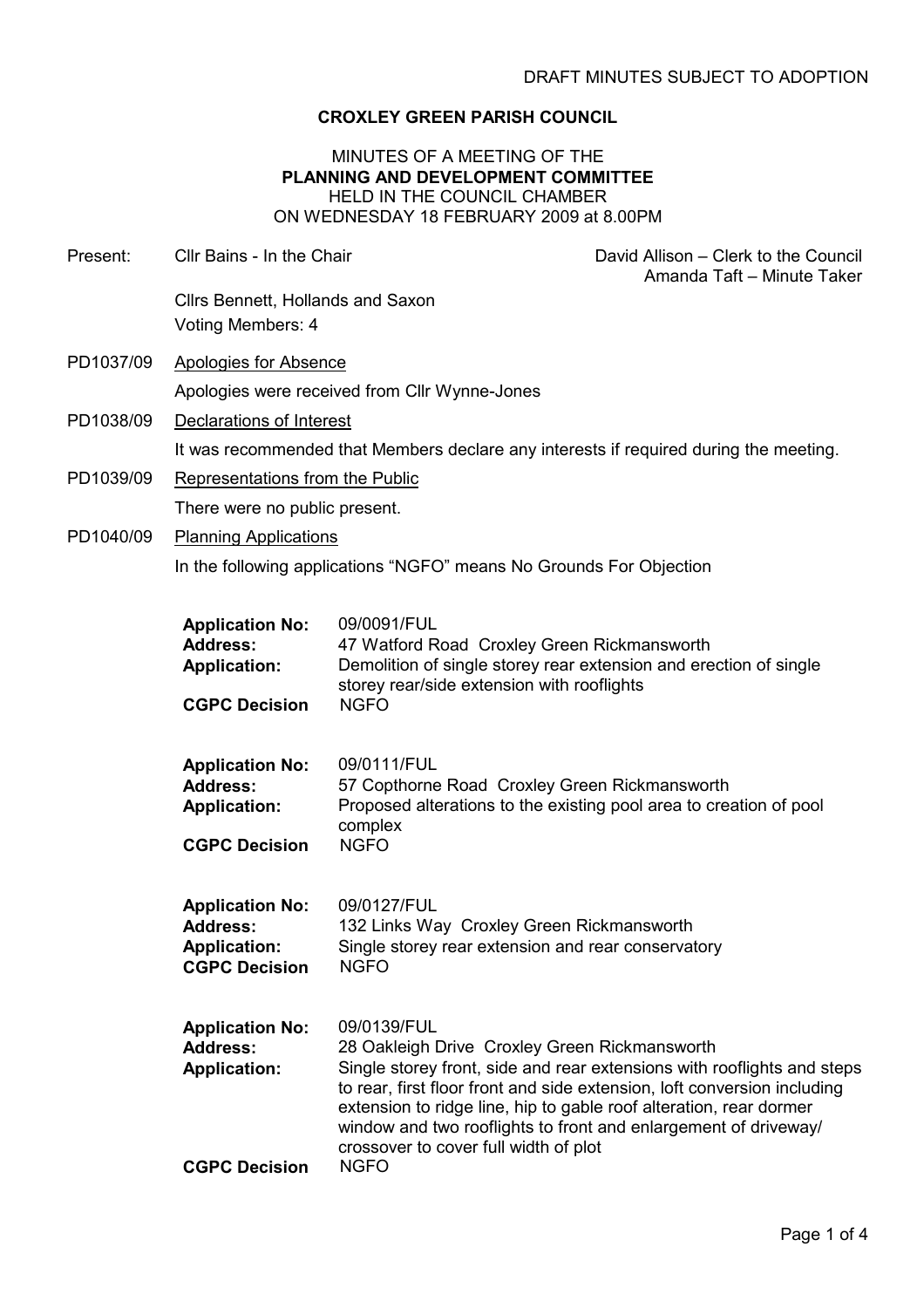| <b>Application No:</b><br><b>Address:</b><br><b>Application:</b><br><b>CGPC Decision</b> | 09/0163/FUL<br>Croxley Green Watercress Farm And Fisheries Rousebarn Lane<br><b>Croxley Green</b><br>PART RETROSPECTIVE: Addition of watercress silt pits; proposed<br>renewal and erection of boundary fences and gates, re-positioning of<br>watercress processing plant and removal of asbestos cement and<br>their replacement with timber housing for water pump houses and<br>processing plant<br><b>NGFO</b> |  |  |  |
|------------------------------------------------------------------------------------------|---------------------------------------------------------------------------------------------------------------------------------------------------------------------------------------------------------------------------------------------------------------------------------------------------------------------------------------------------------------------------------------------------------------------|--|--|--|
| <b>Application No:</b><br><b>Address:</b><br><b>Application:</b><br><b>CGPC Decision</b> | 09/0174/FUL<br>34 Links Way Croxley Green Rickmansworth<br>Single storey rear extension<br><b>NGFO</b>                                                                                                                                                                                                                                                                                                              |  |  |  |
| Certificate of Lawfulness – for Members information only                                 |                                                                                                                                                                                                                                                                                                                                                                                                                     |  |  |  |
| <b>Application No:</b><br><b>Address:</b><br><b>Application:</b><br><b>CGPC Decision</b> | 09/0089/CLPD<br>124 Watford Road Croxley Green Rickmansworth<br>Certificate of Lawfulness - Proposed Development: loft conversion<br>with roof alterations, dormer window to rear elevation, rooflights to<br>front elevation and alterations to fenestration<br><b>Noted</b>                                                                                                                                       |  |  |  |
| <b>Application No:</b><br><b>Address:</b><br><b>Application:</b><br><b>CGPC Decision</b> | 09/0123/CLPD<br>43 Durrants Drive Croxley Green Rickmansworth<br>Certificate of lawfulness proposed development: Loft conversion with<br>hip to gable roof alteration, two rooflights to front elevation and<br>dormer window to rear elevation<br><b>Noted</b>                                                                                                                                                     |  |  |  |
| <b>Application No:</b><br><b>Address:</b><br><b>Application:</b><br><b>CGPC Decision</b> | 09/0153/CLPD<br>64 Claremont Crescent Croxley Green Rickmansworth<br>Certificate of Lawfulness Proposed Development: Single storey rear<br>extension with two rooflights<br><b>Noted</b>                                                                                                                                                                                                                            |  |  |  |

# PD1041/09 Recent Decisions by Three Rivers District Council

# APPROVED

| <b>Reference No:</b>  | 08/2184/FUL                                                                                                   |
|-----------------------|---------------------------------------------------------------------------------------------------------------|
| <b>Address:</b>       | The Grove Little Green Lane Croxley Green                                                                     |
| <b>Application:</b>   | Use of both floors of coach house as residential to form two bed<br>dwelling and raising of roof              |
| <b>TRDC Decision:</b> | Approved                                                                                                      |
| <b>CGPC Decision:</b> | Object: The raising of the roof and the elevations are not in keeping<br>with this locally important building |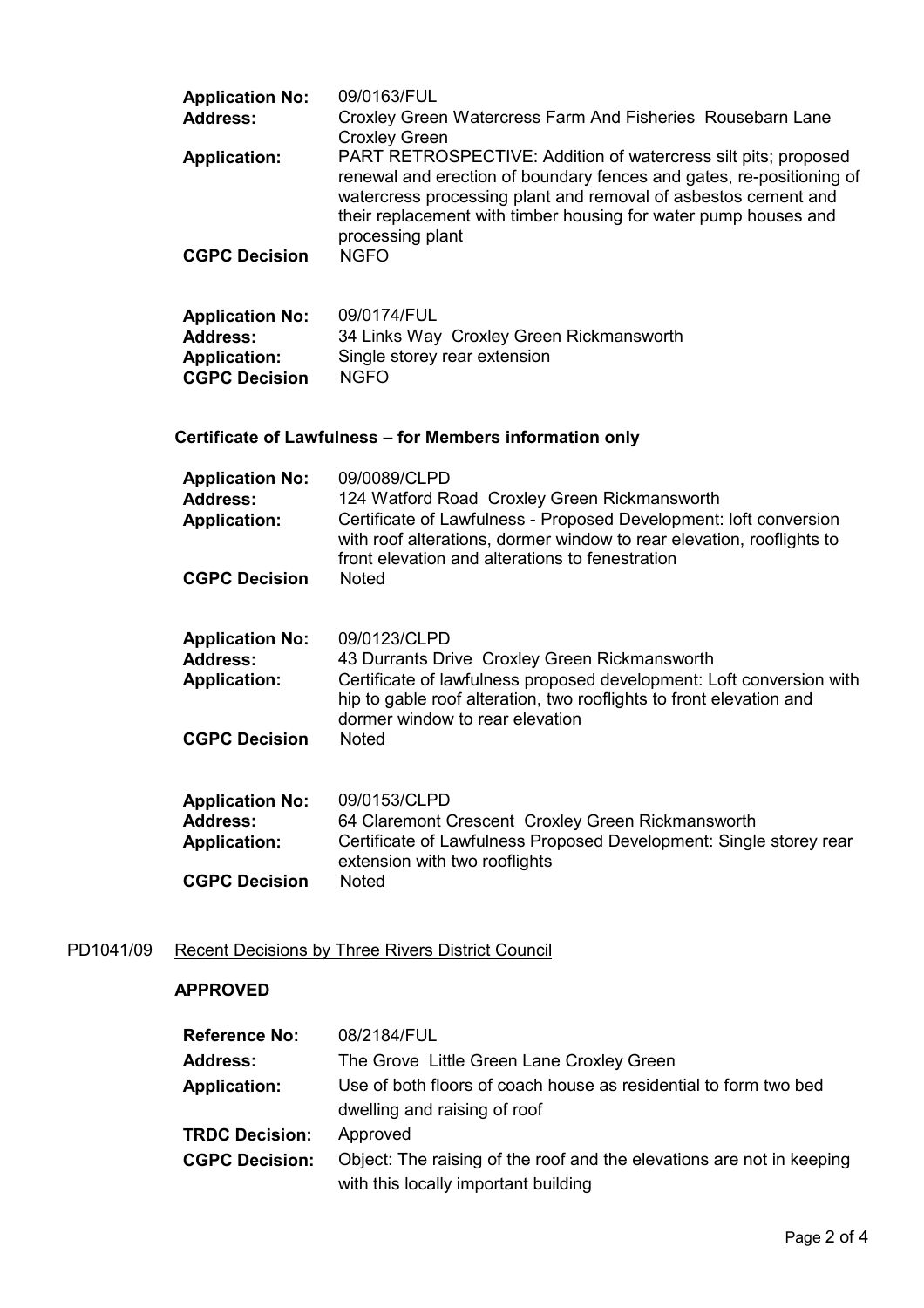Reference No: 08/2234/FUL Address: 251 New Road Croxley Green Rickmansworth Application: Single storey rear extension TRDC Decision: Approved CGPC Decision: NGFO

#### REFUSED

None

# WITHDRAWN

None

# PD1042/09 Appeals Against Planning Decisions

| APPLICATION NO.<br><b>LOCATION</b><br><b>PROPOSAL</b><br>DOE APPEAL REF.<br><b>APPELLANT'S NAME</b><br>APPEAL START DATE<br><b>TRDC DECISION</b> | 08/1594/FUL<br>1 Frankland Road, Croxley Green WD3 3AS<br>Erection of a two storey attached dwelling<br>APP/P1940/A/09/2096030<br>Mr J S Verdding<br>2 February 2009<br>Refused<br>1. The proposed development would be an inappropriate<br>and cramped form of development which is considered to be<br>over-development and would not be in keeping with the<br>general character, layout and design of the surrounding area<br>by reason of plot width, overall design and lack of off street<br>car parking provision. It would therefore have an adverse<br>visual impact on the appearance of the streetscene and be<br>detrimental to highway safety. This fails to comply with<br>Policies GEN 3, H14, T7, T8 and Appendices 2 and 3 of the<br>Three Rivers Local Plan 1996-2011. |
|--------------------------------------------------------------------------------------------------------------------------------------------------|-------------------------------------------------------------------------------------------------------------------------------------------------------------------------------------------------------------------------------------------------------------------------------------------------------------------------------------------------------------------------------------------------------------------------------------------------------------------------------------------------------------------------------------------------------------------------------------------------------------------------------------------------------------------------------------------------------------------------------------------------------------------------------------------|
|                                                                                                                                                  | 2. The proposed dwelling due to its siting in relation to<br>number 1 Nuttfield Close would result in an overbearing and<br>visually prominent development which would detrimentally<br>affect the residential amenity of this neighbour leading to<br>direct and perceived overlooking and loss of privacy. The<br>development would therefore be contrary to Policy GEN 3 and<br>Appendix 2 and 3 of the Three Rivers Local Plan 1996-2011.                                                                                                                                                                                                                                                                                                                                             |
|                                                                                                                                                  | 3. The proposed development, by reason of its design,<br>layout and siting, would result in overdevelopment and would<br>fail to provide acceptable amenity space at the existing<br>dwelling. The resulting amenity space would be of sub-<br>standard size for the size of the existing dwelling and<br>therefore would be contrary to Policy GEN 3, H14 and<br>Appendix 2 and 3 of the Three Rivers Local Plan 1996-2011.                                                                                                                                                                                                                                                                                                                                                              |
| <b>CGPC DECISION</b>                                                                                                                             | Object: The subdivision of the site would result in a cramped<br>form of development and would be highly detrimental to the<br>overall street scene.                                                                                                                                                                                                                                                                                                                                                                                                                                                                                                                                                                                                                                      |